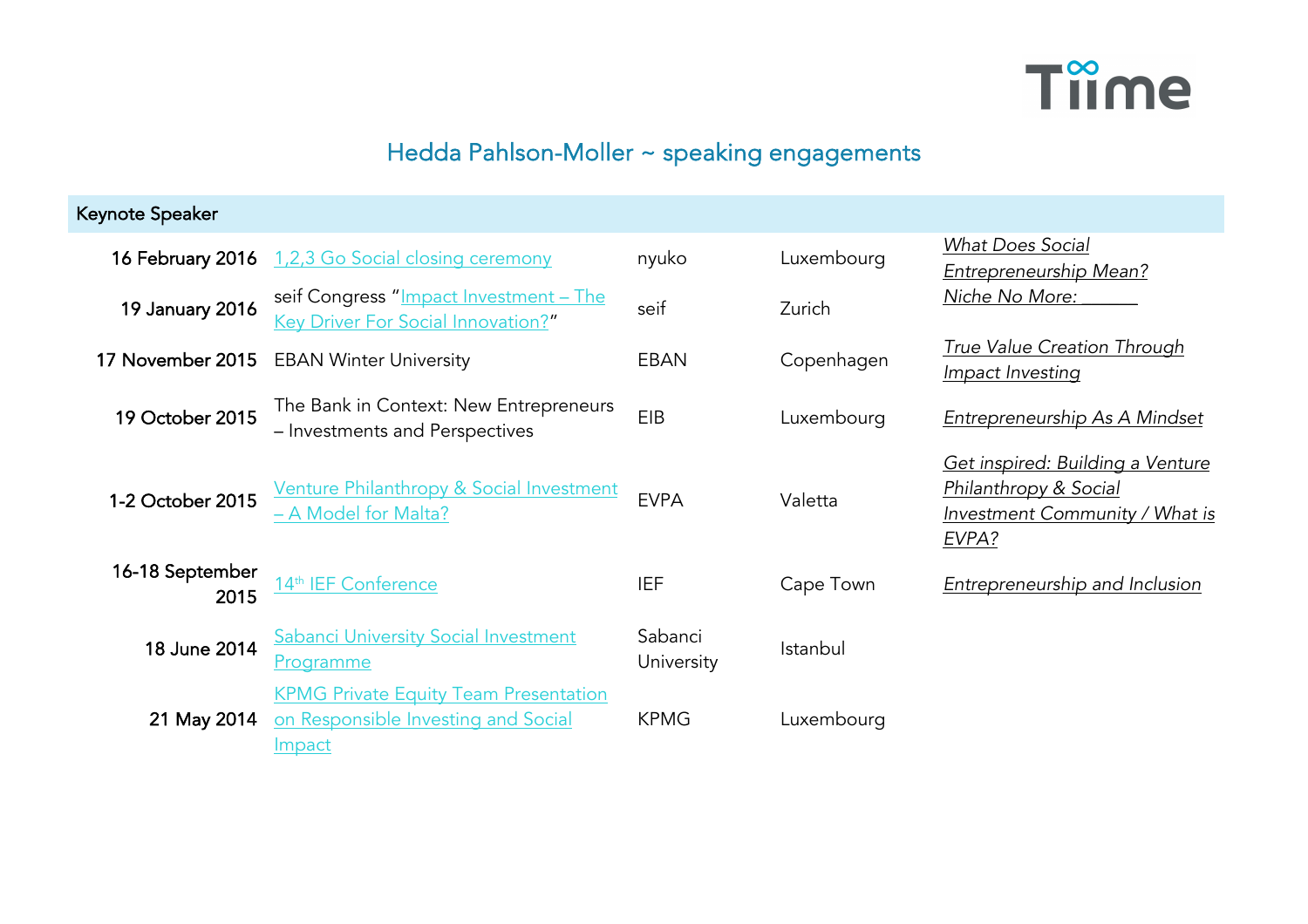

| 15 May 2014                    | 4 <sup>th</sup> Meeting of the EIB Institute's Social<br>Platform                      | EIB Institute     | Luxembourg  |                                               |
|--------------------------------|----------------------------------------------------------------------------------------|-------------------|-------------|-----------------------------------------------|
| <b>June 2013</b>               | Symposium and Retreat 2013                                                             | Impact<br>Economy | Switzerland | <b>Business Angels in Impact</b><br>Investing |
| 13 February 2013               | Ferd Conference on Social<br>Entrepreneurship                                          | Ferd              | Oslo        |                                               |
| <b>July 2009</b>               | JCI Creative Young Entrepreneur of the<br><b>Year Award</b>                            | <b>JCI</b>        | Luxembourg  |                                               |
| <b>Master of Ceremony</b>      |                                                                                        |                   |             |                                               |
| 16 February 2016               | 1,2,3 Go Social closing ceremony                                                       | nyuko             | Luxembourg  |                                               |
| 1 February 2016                | Demystifying Angel Investing                                                           | LBAN & BIL        | Luxembourg  |                                               |
| 3 December 2015                | Investor's Fair                                                                        | EIB Institute     | Luxembourg  |                                               |
| 1-2 December 2015              | <b>EVPA Annual Conference 2015 Different</b><br><b>Voices - A Shared Future</b>        | <b>EVPA</b>       | Madrid      |                                               |
| 19 November 2015               | <b>European Microfinance Awards</b>                                                    |                   | Luxembourg  |                                               |
| 12 March 2015                  | 1,2,3 Go Social closing ceremony                                                       | nyuko             | Luxembourg  |                                               |
| <b>Coordinator / Organizer</b> |                                                                                        |                   |             |                                               |
| 3 December 2015                | Investor's Fair                                                                        | EIB Institute     | Luxembourg  |                                               |
| 1-2 December 2015              | <b>EVPA Annual Conference 2015 Different</b><br><u><b>Voices - A Shared Future</b></u> | <b>EVPA</b>       | Madrid      |                                               |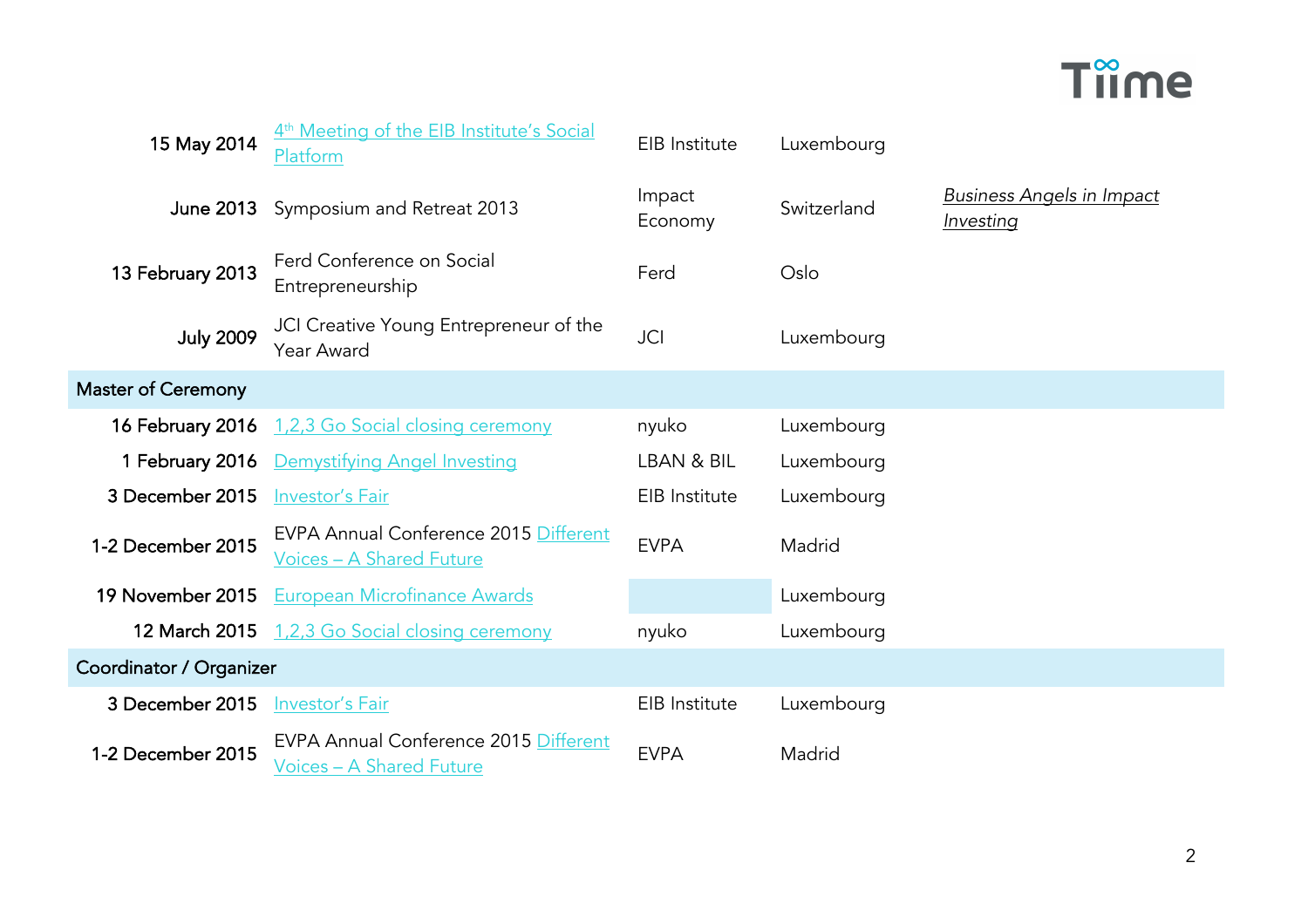## **Tiime**

| 17-18 November<br>2014  | EVPA Annual Conference 2014<br>Collaboration for Social Impact: The Next EVPA<br>10 Years |                                               | <b>Berlin</b> |                                                           |
|-------------------------|-------------------------------------------------------------------------------------------|-----------------------------------------------|---------------|-----------------------------------------------------------|
| Moderator               |                                                                                           |                                               |               |                                                           |
| 3 December 2015         | <b>Boosting Social Enterprises in Europe</b><br>Conference                                | <b>EU Presidency</b>                          | Luxembourg    |                                                           |
| 19 October 2015         | Unexpected Secrets for Success in<br><b>Business and Sports</b>                           | <b>BGL BNP</b><br>Paribas                     | Luxembourg    |                                                           |
| 1-2 October 2015        | Venture Philanthropy & Social Investment<br>- A Model for Malta?                          | <b>EVPA</b>                                   | Valetta       |                                                           |
| 16-18 September<br>2015 | 14th IEF Conference                                                                       | <b>IEF</b>                                    | Cape Town     | Women and the Inclusive<br><u>Entrepreneurship Agenda</u> |
| 10 September 2015       | The Next B2B Forum: Disrupt for Impact<br>2015                                            | Global<br><b>Shapers</b>                      | Frankfurt     | Is Impact Investing the Next<br>Venture Capital?          |
| 18 June 2014            | Introducing the Leaders of Social<br>Innovation                                           | The Impactory                                 | Luxembourg    |                                                           |
| 19 May 2014             | <b>EBAN Annual Conference: Impact</b><br>Investing                                        | <b>EBAN</b>                                   | Dublin        |                                                           |
| May 2013                | Entrepreneurial Landscape in<br>Luxemborug                                                | Federation des<br>Jeunes<br><b>Dirigentes</b> | Luxembourg    |                                                           |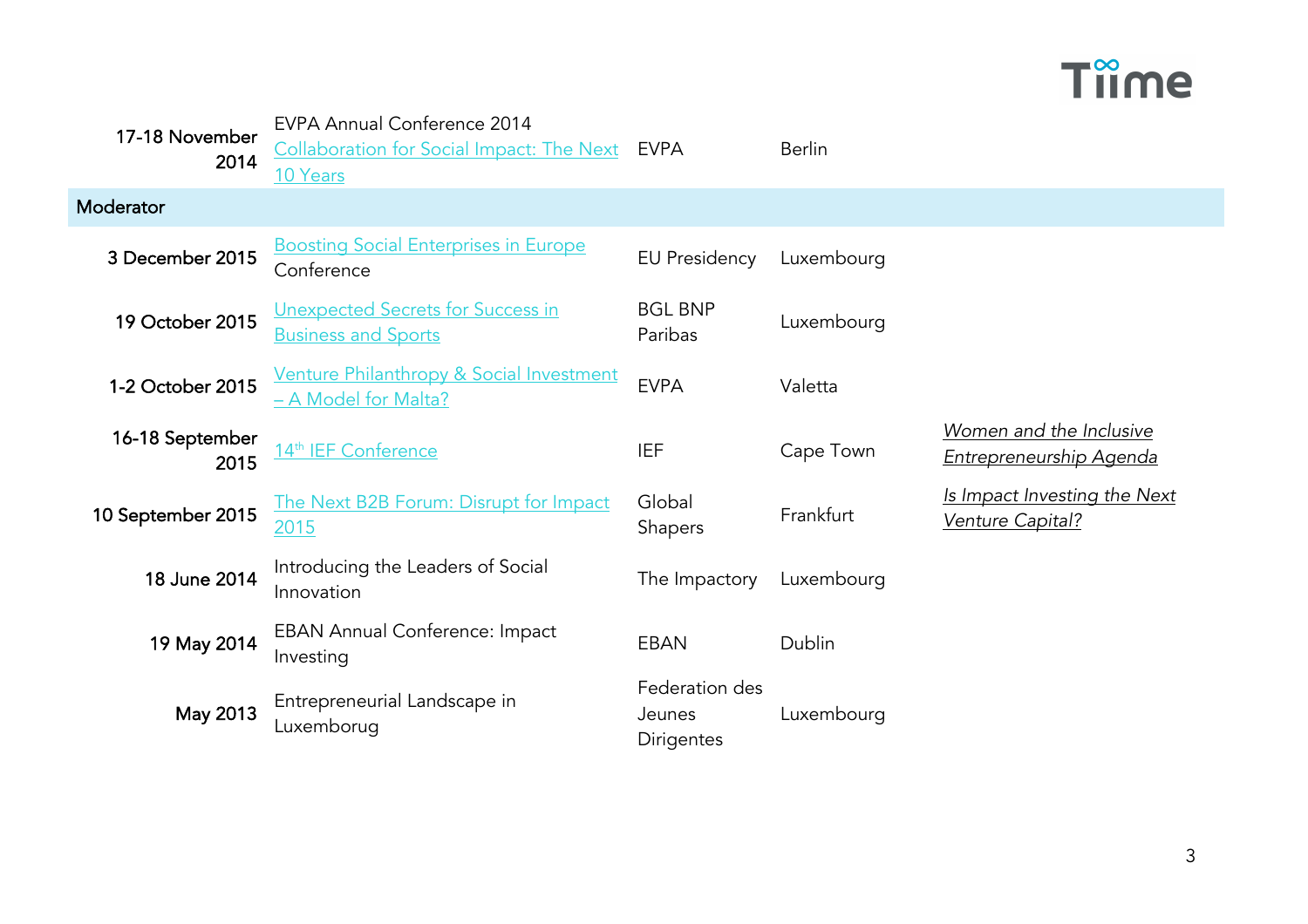## **Time**

| <b>March 2013</b>      | The Future of Impact Investing                                               | Club of<br>Amsterdam                       | Amsterdam  |                                                                                                             |
|------------------------|------------------------------------------------------------------------------|--------------------------------------------|------------|-------------------------------------------------------------------------------------------------------------|
| September 2012         | Corporate Social Responsibility<br>Roundtable                                | Luxembourg<br><b>Business</b><br>Mentoring | Luxembourg |                                                                                                             |
| <b>Workshop Leader</b> |                                                                              |                                            |            |                                                                                                             |
| <b>19 January 2016</b> | seif Congress "Impact Investment - The<br>Key Driver For Social Innovation?" | seif                                       | Zurich     | Corporations are moving from<br>risk mitigation to value creation<br>- but what does that actually<br>mean? |
| 21 June 2013           | <b>Entrepreneurship Training for Doctoral</b><br>Students                    | National<br>Research Fund                  | Luxembourg | <b>Inspiring an Entrepreneurial</b><br>Mindset                                                              |
| Lectures & Trainings   |                                                                              |                                            |            |                                                                                                             |
| 22 January 2016        | Master's of Wealth Management                                                | University of<br>Luxembourg                | Luxembourg | <b>The Principles of Venture</b><br>Philanthropy                                                            |
| 20 October 2015        | Social Enterprise & Social Innovation<br>programme                           | University of<br>Luxembourg                | Luxembourg | When Social Innovation Meets<br><b>Business Models</b>                                                      |
| ?? ????? 2015          | 1,2,3 Go Social programme                                                    | nyuko                                      | Luxembourg | Pitch training                                                                                              |
| 14 October 2014        | Social Enterprise & Social Innovation<br>programme                           | University of<br>Luxembourg                | Luxembourg | <b>Making Ends Meet: Business</b><br>Models                                                                 |
| 23 October 2013        | University of Luxembourg Doctoral<br>Program                                 | University of<br>Luxembourg                | Luxembourg | Social Entrepreneurship and<br>Impact Investing                                                             |